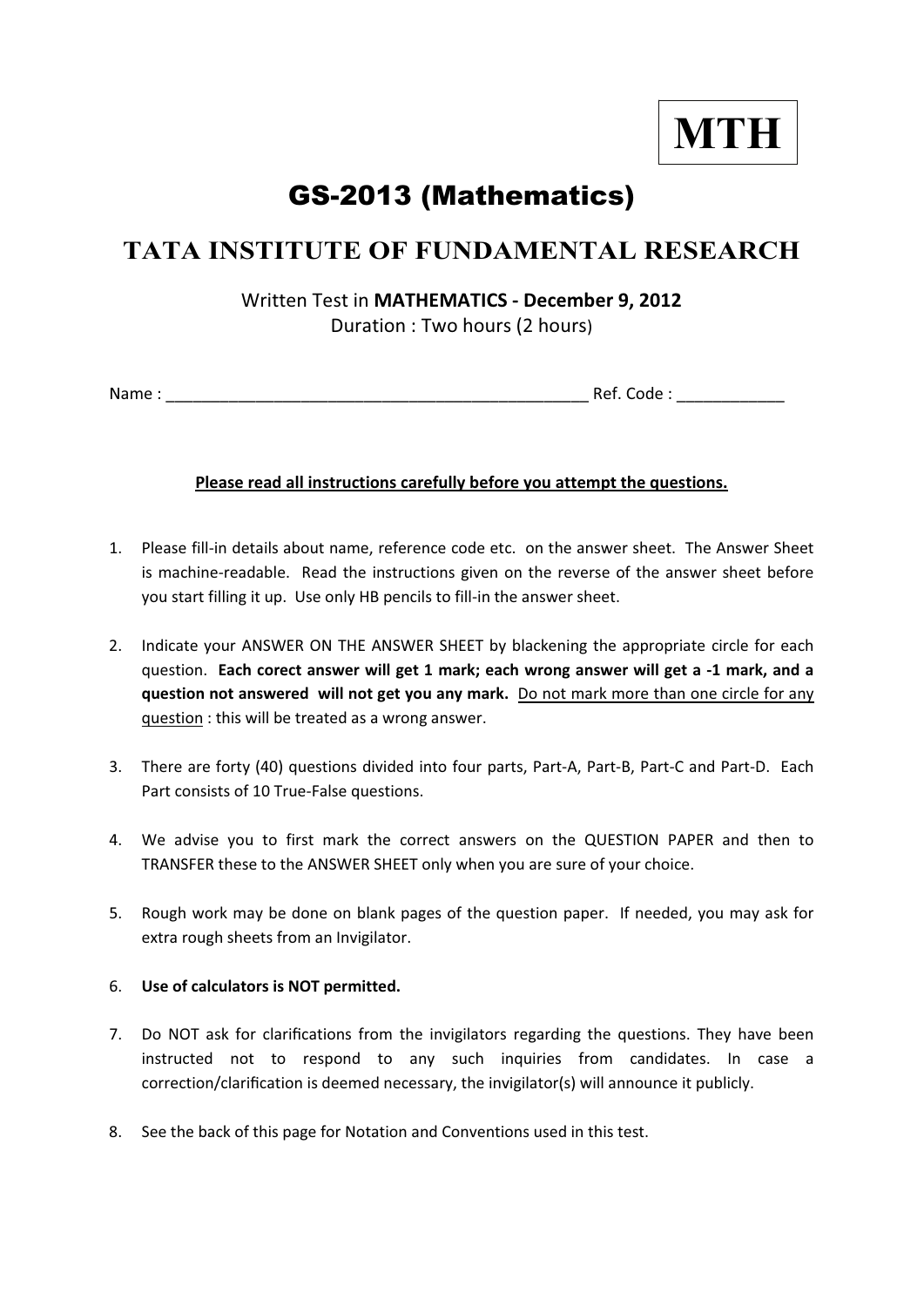## **NOTATION AND CONVENTIONS**

- $N :=$  Set of natural numbers
- $\mathbb{Z} :=$  Set of integers
- $\mathbb{Q} :=$  Set of rational numbers
- $\mathbb{R} :=$  Set of real numbers
- $\mathbb{C} :=$  Set of complex numbers
- $\mathbb{R}^n := n$ -dimensional vector space over  $\mathbb{R}$
- $(a, b) := \{x \in \mathbb{R} \mid a < x < b\}$ , the open interval
- A sequence is always indexd by natural numbers.

Subsets of  $\mathbb{R}^n$  are assumed to carry the induced topology.

### **INSTRUCTIONS**

THERE ARE 4 PARTS AND 40 QUESTIONS IN TOTAL, CONSISTING OF 10 QUESTIONS IN EACH PART.

**EVERY CORRECT ANSWER CARRIES** +1 **MARK AND EVERY WRONG ANSWER CARRIES** −1 **MARK.**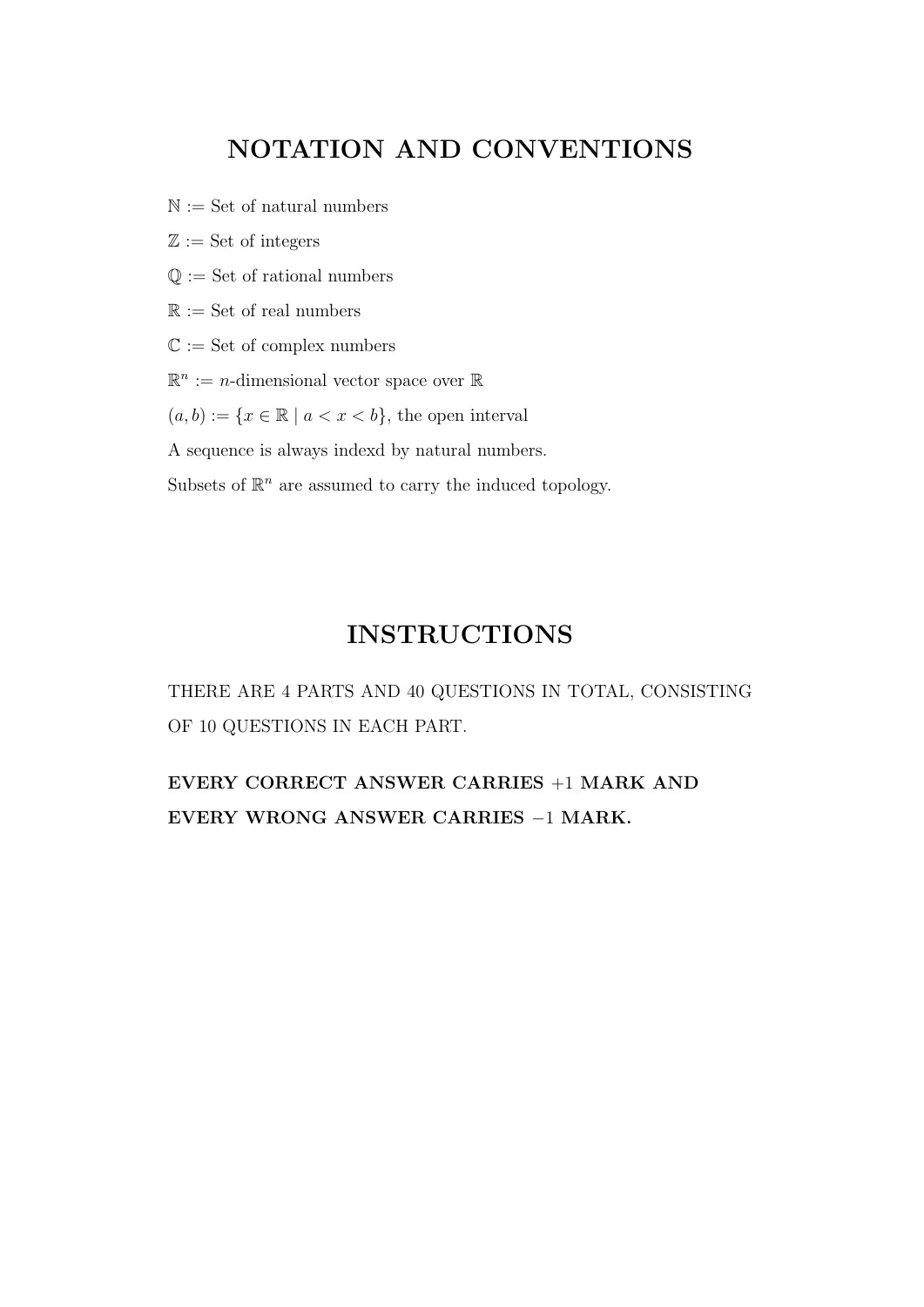### **PART A**

- $\mathbf F$  1. Every countable group  $G$  has only countably many distinct subgroups.
- **T** 2. Any automorphism of the group Q under addition is of the form  $x \mapsto qx$ for some  $q \in \mathbb{Q}$ .
- T 3. The equation  $x^3 + 3x 4 = 0$  has exactly one real root.
- T 4. The equation  $x^3 + 10x^2 100x + 1729 = 0$  has at least one complex root  $\alpha$  such that  $|\alpha| > 12$ .
- $\mathbf{F}$  5. All non-trivial proper subgroups of  $(\mathbb{R}, +)$  are cyclic.
- $\overline{F}$  6. Every infinite abelian group has at least one element of infinite order.
- $\mathbf{F}$  7. If A and B are similar matrices then every eigenvector of A is an eigenvector of B.
- **T** 8. If a real square matrix A is similar to a diagonal matrix and satisfies  $A^n = 0$  for some *n*, then *A* must be the zero matrix.
- T 9. There is an element of order 51 in the multiplicative group  $(\mathbb{Z}/103\mathbb{Z})^*$ .
- 10. Any normal subgroup of order 2 is contained in the center of the group. T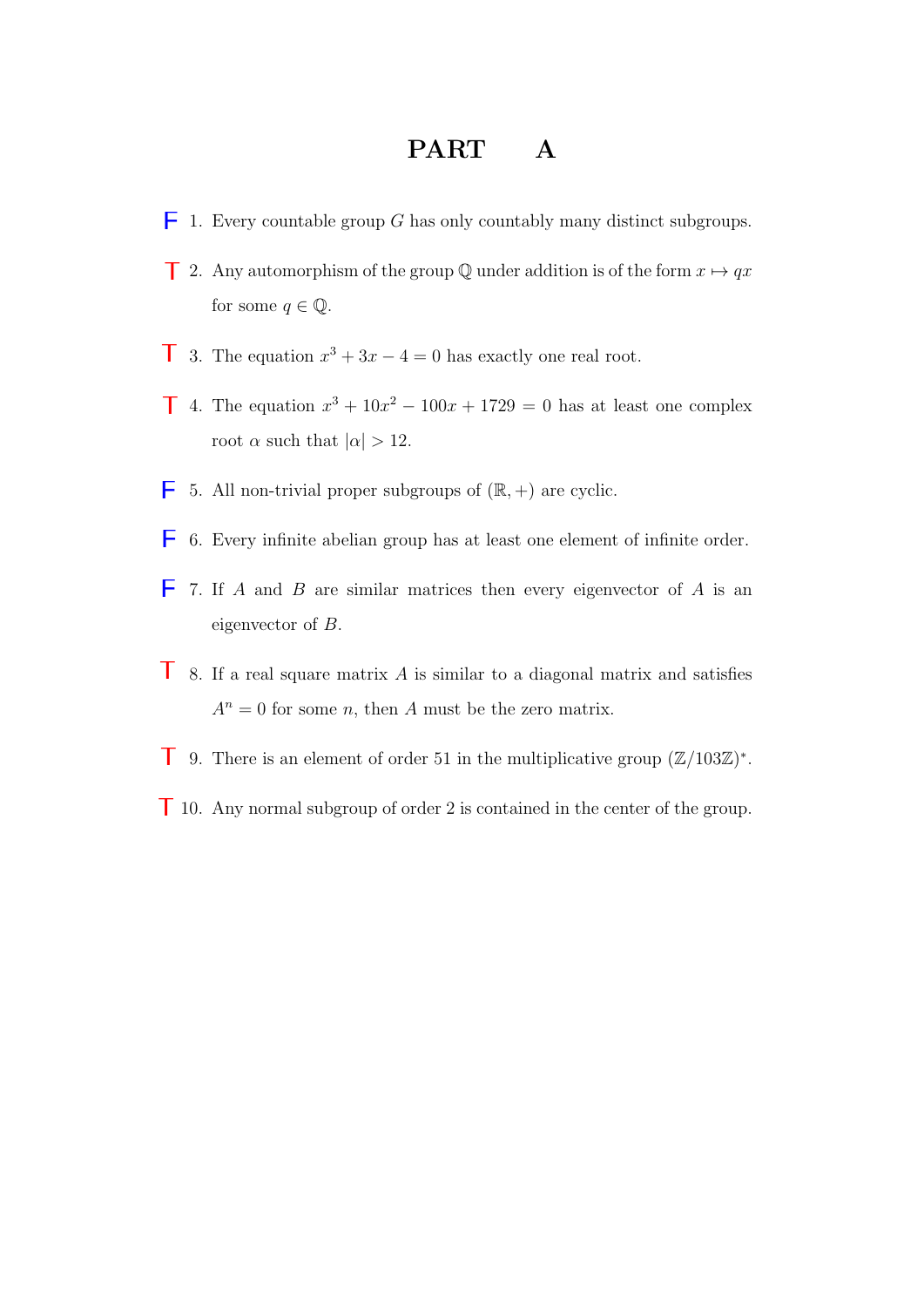#### **PART B**

 $\overline{F}$  11. Consider the sequences

$$
x_n = \sum_{j=1}^n \frac{1}{j}
$$
  

$$
y_n = \sum_{j=1}^n \frac{1}{j^2}
$$

Then  $\{x_n\}$  is Cauchy but  $\{y_n\}$  is not.

- **F** 12.  $\lim_{x \to 0} \frac{\sin(x^2)}{x^2} \sin\left(\frac{1}{x}\right) = 1.$
- **F** 13. Let  $f : [a, b] \to [c, d]$  and  $g : [c, d] \to \mathbb{R}$  be Riemann integrable functions defined on the closed intervals  $[a, b]$  and  $[c, d]$  respectively. Then the composite  $q \circ f$  is also Riemann integrable.
- **T** 14. Let  $f : \mathbb{R} \to \mathbb{R}$  be defined by  $f(x) = \sin x^3$ . Then f is continuous but not uniformly continuous.
- **T** 15. Let  $x_1 \in (0, 1)$  be a real number between 0 and 1. For  $n > 1$ , define

$$
x_{n+1} = x_n - x_n^{n+1}.
$$

Then  $\lim_{n\to\infty}x_n$  exists.

- **T** 16. Suppose  $\{a_i\}$  is a sequence in  $\mathbb R$  such that  $\sum |a_i||x_i| < \infty$  whenever  $\sum |x_i| < \infty$ . Then  $\{a_i\}$  is a bounded sequence.
- 17. The integral  $\int_{0}^{\infty}$  $\boldsymbol{0}$ T 17. The integral  $\int_{0}^{\infty} e^{-x^5} dx$  is convergent.
- **F** 18. Let  $P(x) = 1 + x + \frac{x^2}{2!} + \frac{x^3}{3!} + \cdots + \frac{x^n}{n!}$  where n is a large positive integer. Then  $\lim_{x \to \infty} \frac{e^x}{P(x)} = 1.$
- **F** 19. Every differentiable function  $f : (0,1) \rightarrow [0,1]$  is uniformly continuous.
- 20. Consider the function  $f(x) = ax + b$  with  $a, b \in \mathbb{R}$ . Then the iteration  $\mathbb T$

$$
x_{n+1} = f(x_n); \qquad n \ge 0
$$

for a given  $x_0$  converges to  $b/(1-a)$  whenever  $0 < a < 1$ .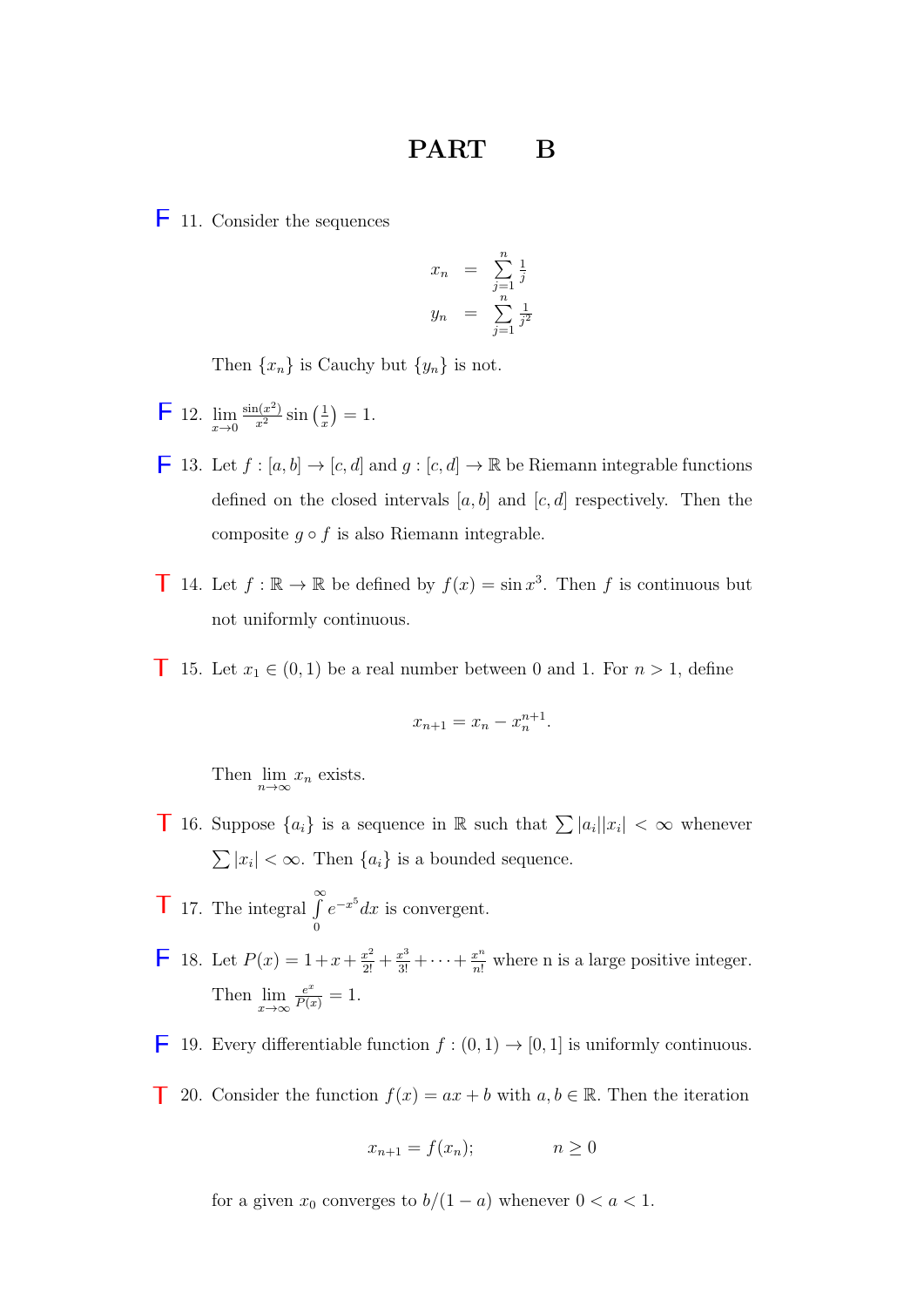### **PART C**

- 21. Every homeomorphism of the 2-sphere to itself has a fixed point. F
- 22. The intervals  $[0, 1)$  and  $(0, 1)$  are homeomorphic.  $_{\rm F}$
- 23. Let X be a complete metric space such that distance between any two points is less than 1. Then X is compact. F
- **F** 24. There exists a continuous surjective function from  $S^1$  onto R.
- **T** 25. There exists a complete metric on the open interval  $(0, 1)$  inducing the usual topology.
- $\overline{F}$  26. There exists a continuous surjective map from the complex plane onto the non-zero reals.
- **T** 27. If every differentiable function on a subset  $X \subset \mathbb{R}^n$  (i.e., restriction of a differentiable function on a neighbourhood of  $X$ ) is bounded, then  $X$ is compact.
- **F** 28. Let *f* : *X* → *Y* be a continuous map between metric spaces. If *f* is a bijection, then its inverse is also continuous.
- **T** 29. Let f be a function on the closed interval  $[0,1]$  defined by

 $f(x) = x$  if x is rational  $f(x) = x^2$  if x is irrational

Then f is continuous at 0 and 1.

T 30. There exists an infinite subset  $S \subset \mathbb{R}^3$  such that any three vectors in S are linearly independent.